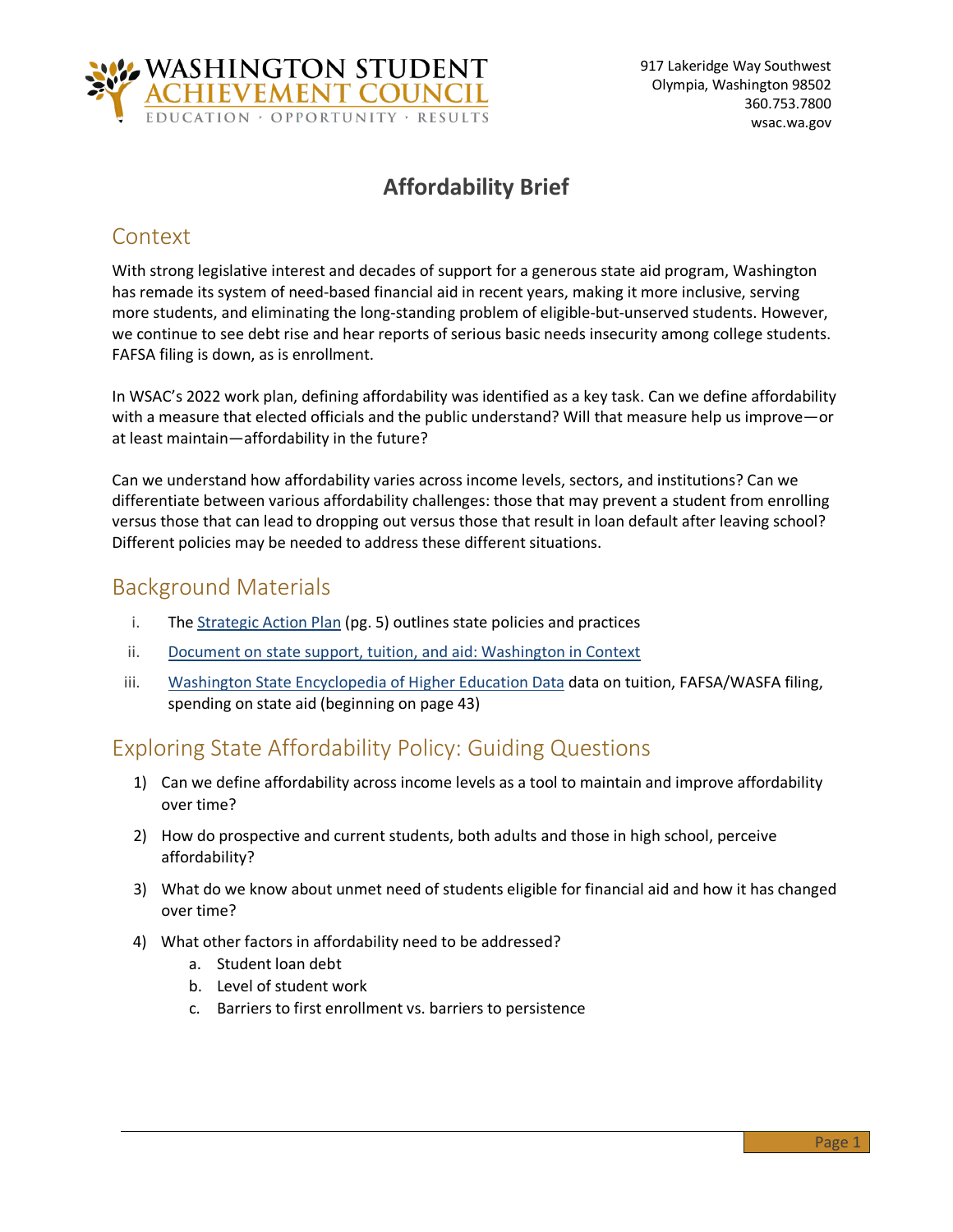

### **Tuition, Aid, and State Support: Benchmarking Washington's Public Postsecondary Funding System**

State policy supports affordability in three ways:

- Setting tuition rates for resident, undergraduate students.
- Providing state financial aid to help offset the costs of tuition and other charges that make up the total Cost of Attendance.
- supporting public institutions of higher education to maintain a lower rate of tuition.

States vary considerably in how they utilize these three levers. How does Washington compare to western states?

### Tuition

There are many ways to measure tuition at the state level, because tuition rates at different institutions must be integrated into an overall number. The raw numbers must be adjusted for inflation when comparing states over time. The WICHE (Western Interstate Compact for Higher Education) *Tuition and Fees in the West* analysis provides the following graphs for enrollment-weighted tuition in constant dollars, with the four- and two-year public institutions shown separately. The Western region data is based on 16 western states including Washington, Oregon, and California.



Source: [WICHE,](https://www.wiche.edu/policy-research-/data-resources/tuition-fees/) *Tuition and Fees in the West, 2021-22*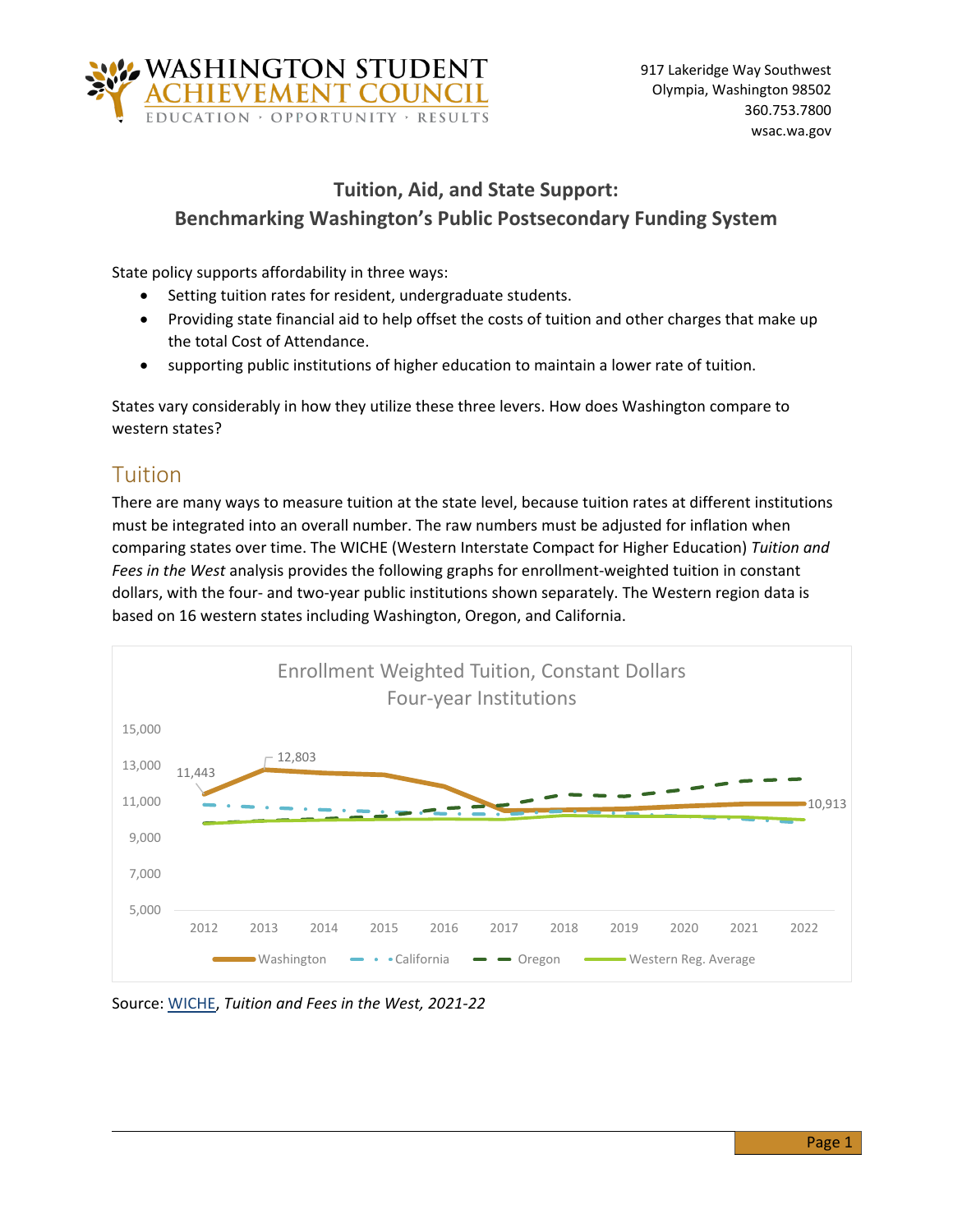

Source: [WICHE,](https://www.wiche.edu/policy-research-/data-resources/tuition-fees/) *Tuition and Fees in the West, 2021-22*

## State Need-Based Financial Aid

There are much larger differences in need-based aid. California and Washington appropriate significant amounts on a per-enrolled-student basis for need-based aid. Montana and South Dakota expend almost nothing on need-based aid, relying either on merit or other types of financial aid while leaving needbased aid up to the federal government.

Washington ranks second in the nation for our generous level of state financial aid. The graphs ends before the full implementation of the Washington College Grant (and the enrollment downturns of 2020 and 2021), so this understates Washington's current efforts in the provision of need-based aid. The values are in dollars per enrolled student, not aid recipients.



Source: [WICHE](https://www.wiche.edu/policy-research-/data-resources/tuition-fees/) analysis of *[NASSGAP Annual Survey](https://www.nassgapsurvey.com/survey_reports.aspx) 2018-19*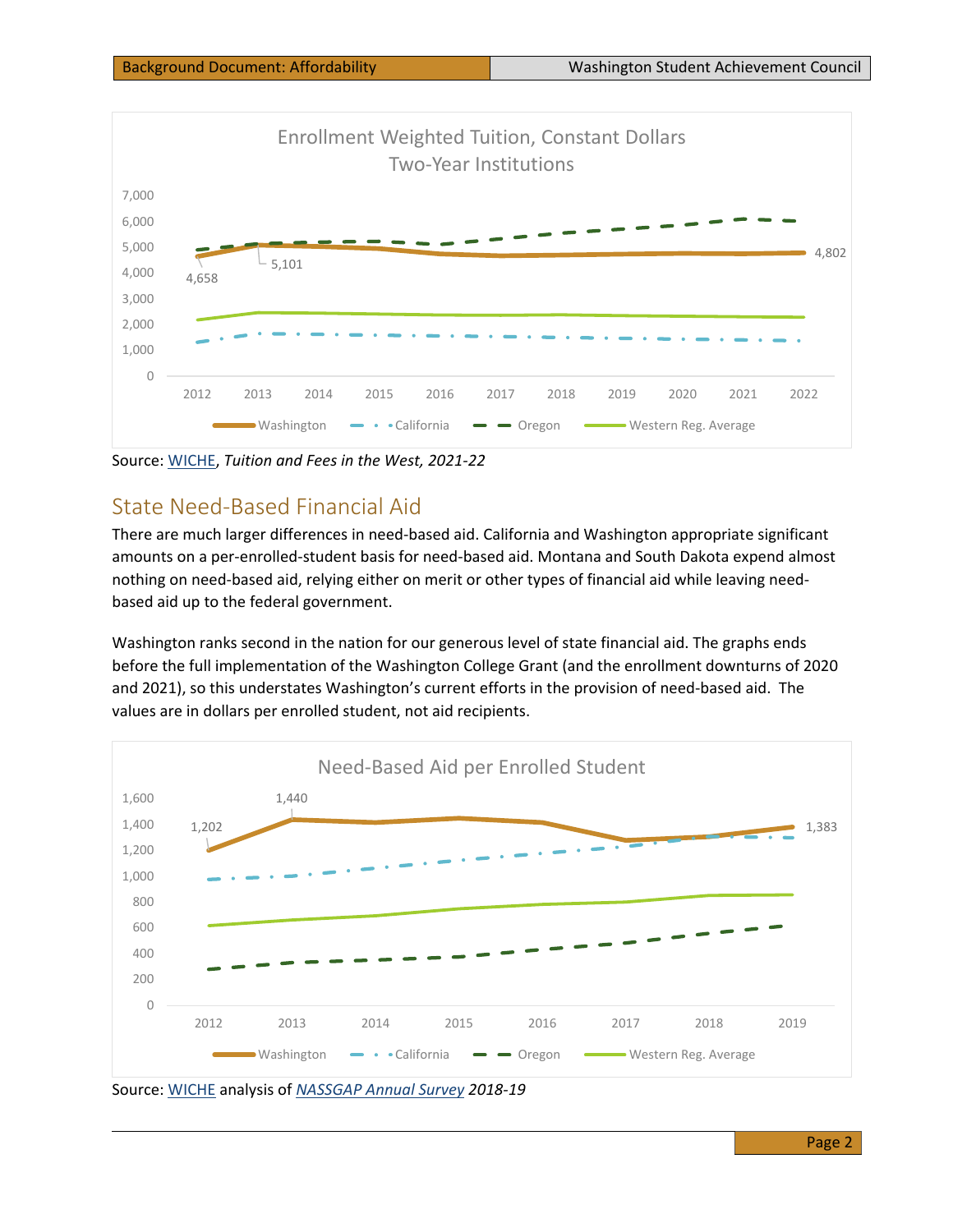The pattern of change in this measure of financial aid is similar to that of tuition. Washington has tied aid awards to public tuition rates for decades. Thus, we see the curve rising with tuition, then falling for the tuition reductions of 2016 and 2017, and more or less inflationary growth after that. But remember that the large increase driven by the landmark legislation in 2019 that created the Washington College Grant is looming just outside the scope of this chart.

#### State Appropriation for Public Institutions

State support for public institutions is an important, and sometimes overlooked, component of affordability. State approaches on all three levers—tuition, financial aid, and state appropriation—vary significantly. In some states, complex formulas allocate state dollars across institutions. Washington takes two different approaches: appropriating a dollar amount to each public university without an underlying formula. Our two-year colleges are appropriated as a system, and SBCTC has the authority to devise the formula to allocate funding for the individual colleges.

The College Affordability Program of 2015 was an interesting example of Washington explicitly tying state support and tuition together. The Legislature calculated the lost revenue from the tuition reductions the bill mandated and appropriated that amount to the institutions. Small adjustments for that transfer have been made in each subsequent budget, and the tuition policy created in the bill remains in effect today. While policymakers may understand that there is a connection between each of these three levers, they are (College Affordability Program aside) rarely viewed as a connected system when making appropriations.



Source: WICHE analysis of *[State Higher Education Finance, 2020](https://shef.sheeo.org/wp-content/uploads/2021/05/SHEEO_SHEF_FY20_Report.pdf)*.

Washington has had a somewhat less generous system of state support than the regional average, and made larger state appropriations reductions during the Great Recession. Washington, like California, has added to state support significantly in recent years. This chart includes all public institutions, two- and four-years, and given the "per student" analysis, it will overstate the rate of growth in total appropriations given that enrollment has been declining since 2011-12.